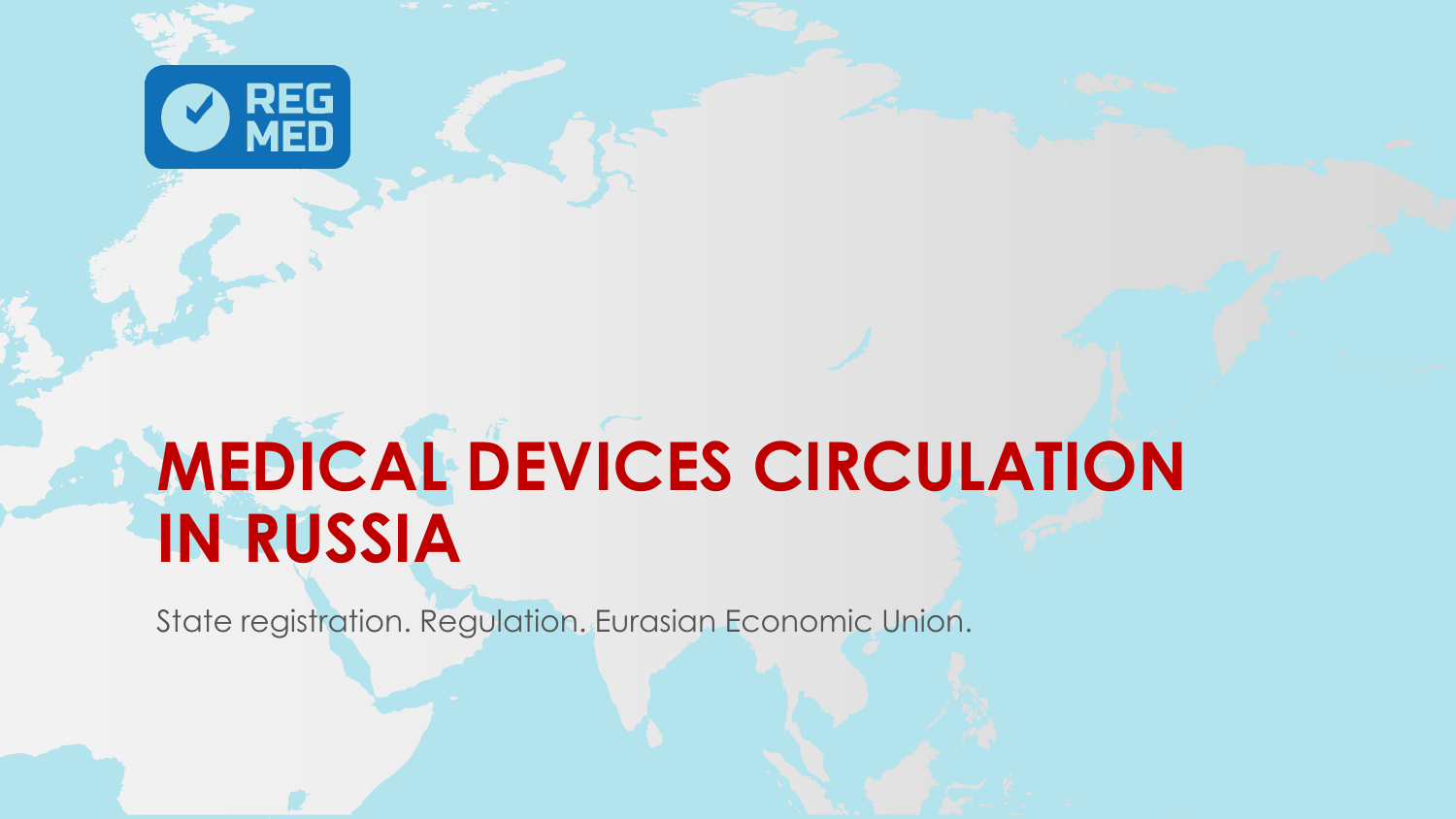# CONTENT

### **Confirmation of compliance of medical devices in RUSSIAN FEDERATION**

# **Circulation of medical devices in Russia**

# **Eurasian Economic Union. Single market.**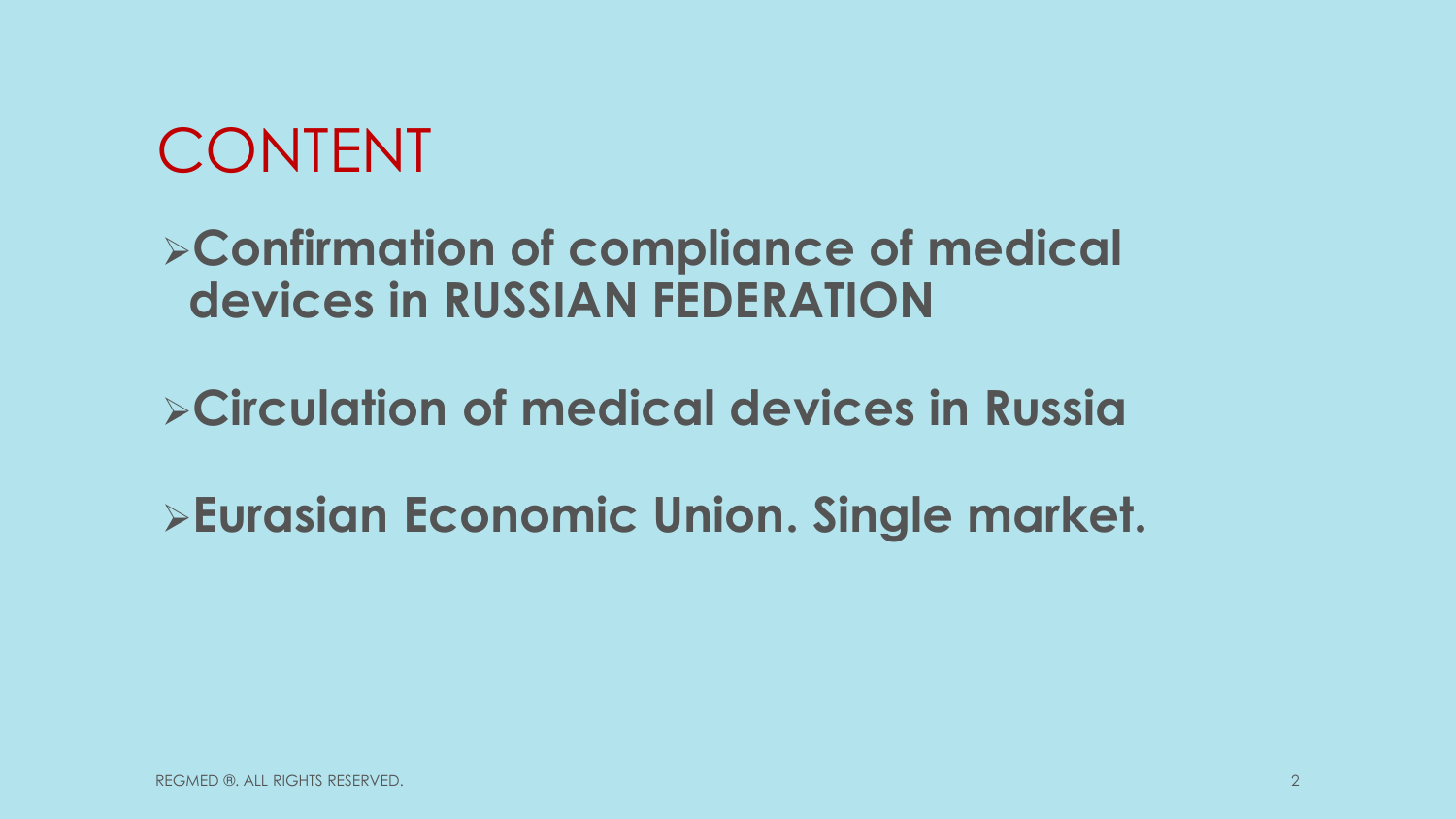### CONFIRMATION OF COMPLIANCE OF MEDICAL DEVICES IN RUSSIA

| <b>Registration</b><br><b>Certificate(RC)</b> | <b>Declaration of</b><br>÷<br><b>Conformity(DC)</b> |
|-----------------------------------------------|-----------------------------------------------------|
|                                               |                                                     |
| The main document                             | Issued after registration                           |
| No expiry date                                | Valid for 1,2,3 years                               |
| 1 device - 1 RC                               | 1 importer - 1 DC                                   |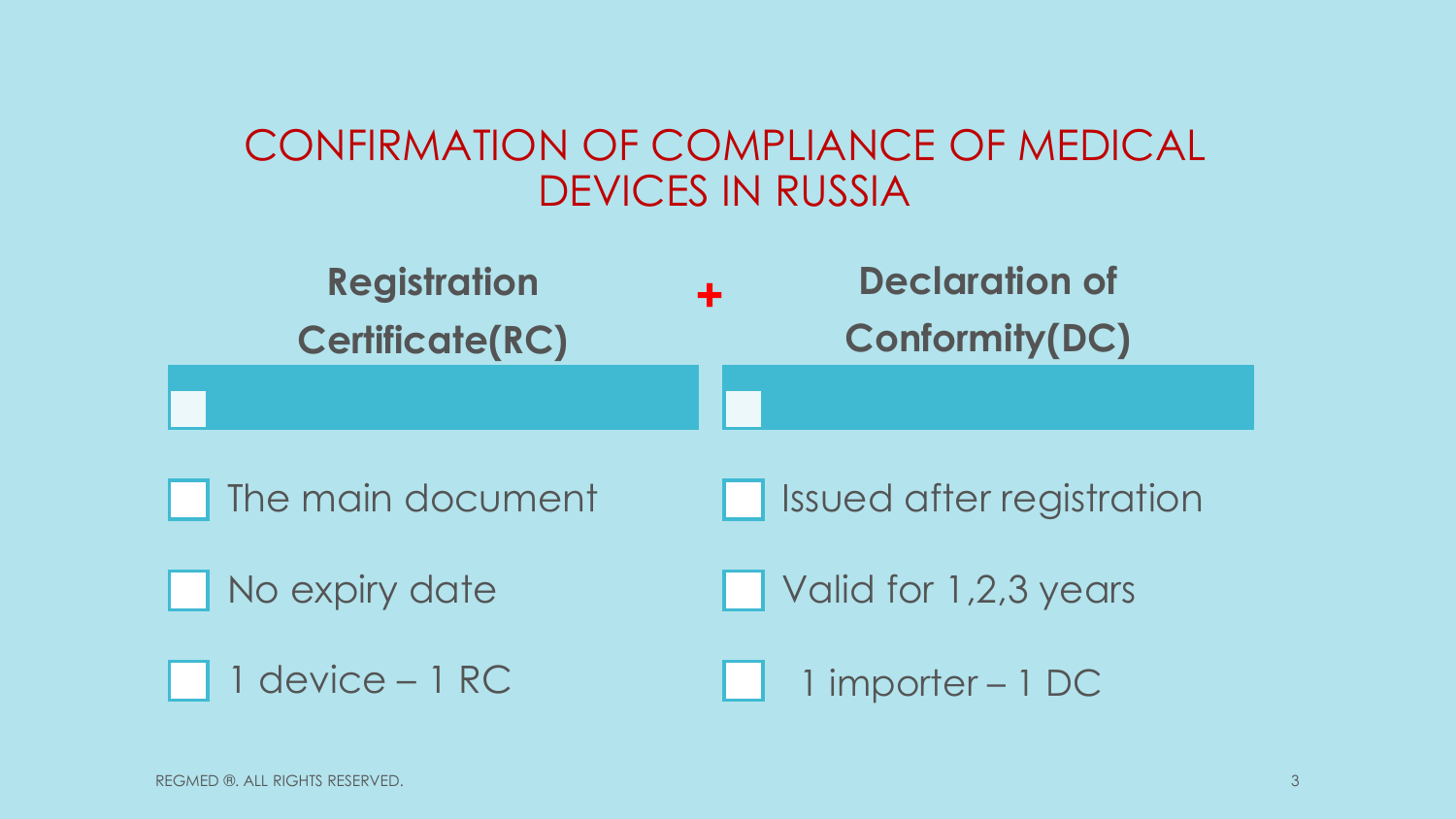### REGISTRATION OF MEDICAL DEVICES IN RUSSIA

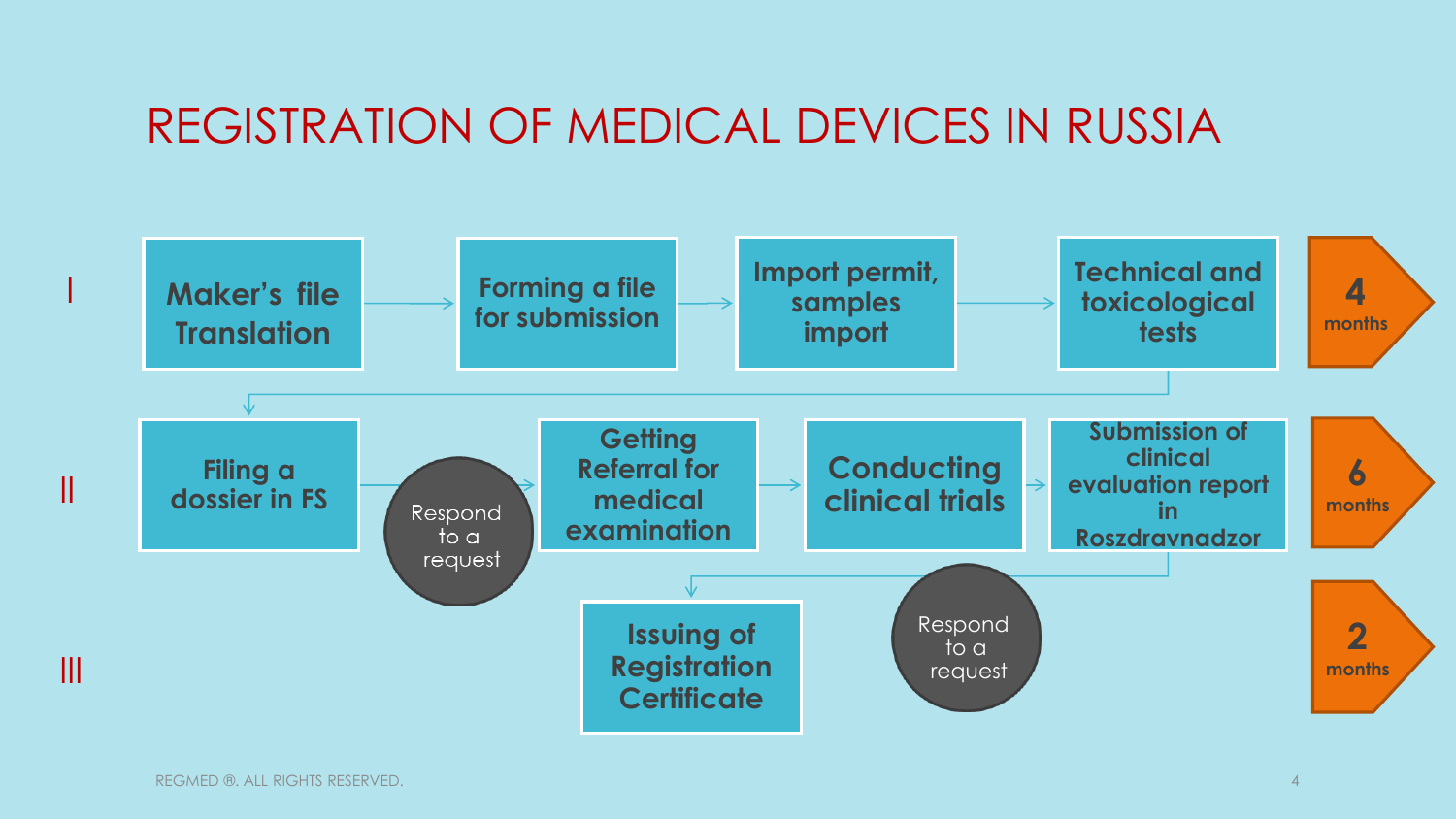# REGISTRATION DOSSIER

| <b>Document</b>                                                                                                                 | <b>Kind of legalization</b>        |
|---------------------------------------------------------------------------------------------------------------------------------|------------------------------------|
| 1. Power of Attorney                                                                                                            | Apostille/ Consulate legalization  |
| 2. ISO 13:485                                                                                                                   | Apostille/ Consulate legalization  |
| 3. CE certificate, CE declaration or national document<br>confirming compliance of the device to the international<br>standards | Apostille/ Consulate legalization  |
| 4. Technical File (STED format)                                                                                                 | Notary public                      |
| 5. Exploitation File                                                                                                            | Notary public                      |
| 6. Photos                                                                                                                       |                                    |
| 7. Trade Mark registration certificate                                                                                          | Apostille / Consulate legalization |
| 8. Clinical Evaluation data                                                                                                     | Notary public                      |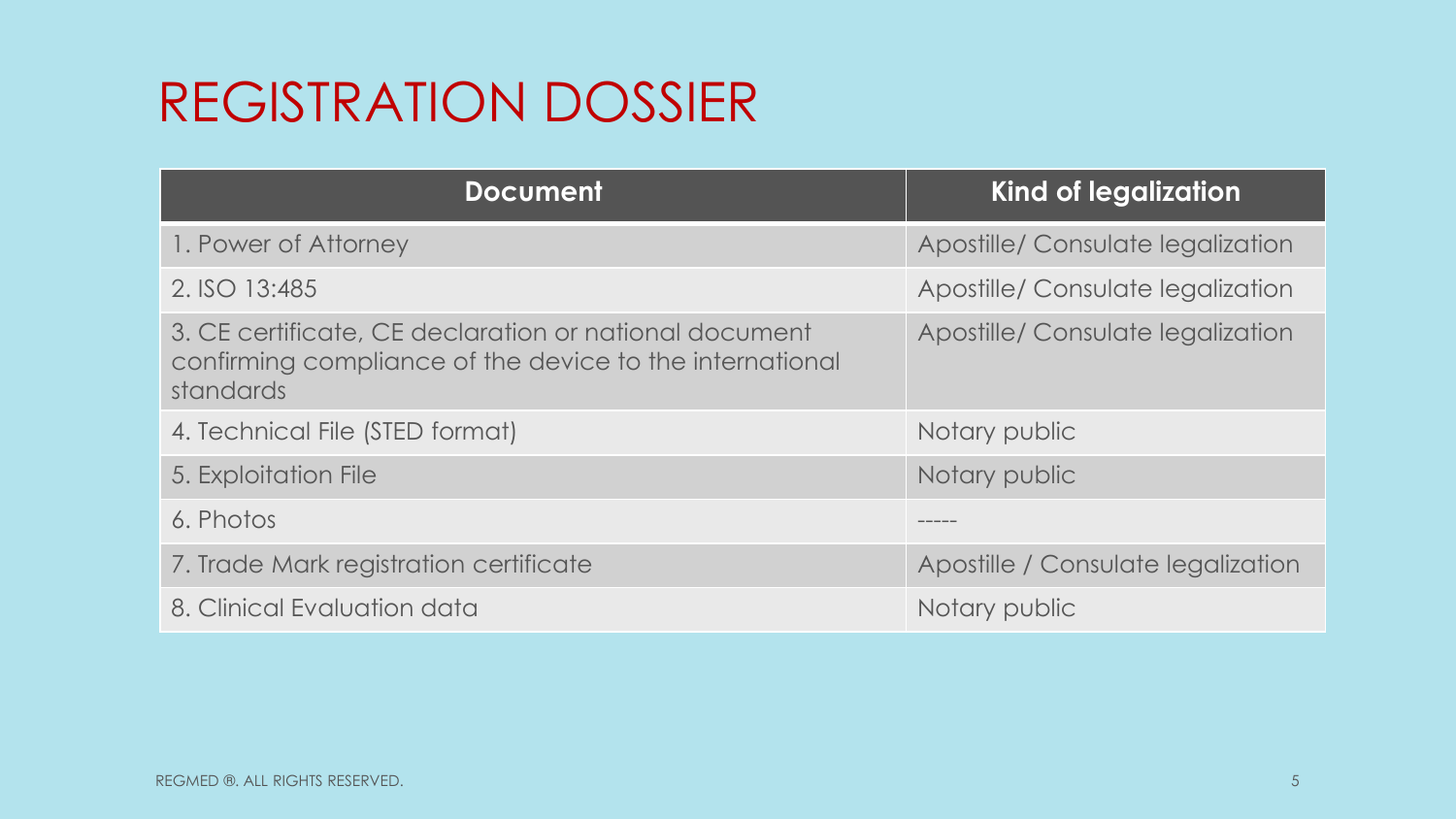### **POWER OF ATTORNEY AND AUTHORIZED REPRESENTATIVE COMPANY**

Power of Attorney is made in strict accordance with recommended form and gives the entrusted company right of authorized representative company (ARC)

 $\Box$ It is impossible to register the product without an authorized representative company.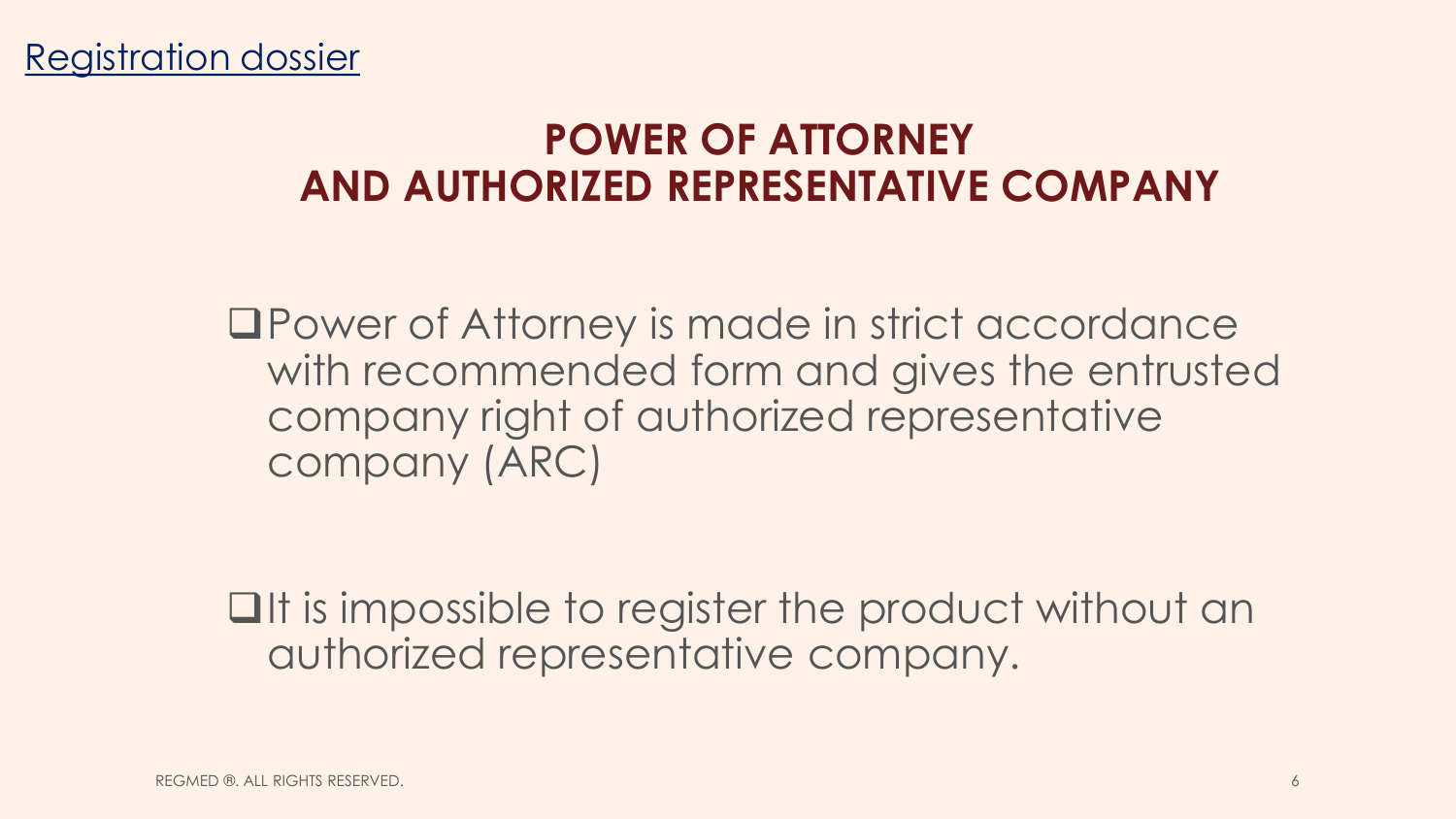

#### **TRADE MARK CERTIFICATE**

If you use the mark  $\mathbf{\Theta}$ , it is necessary to provide confirming certificate

You can use your brand name without  $\bigoplus$  if you do not have such a certificate for Russia

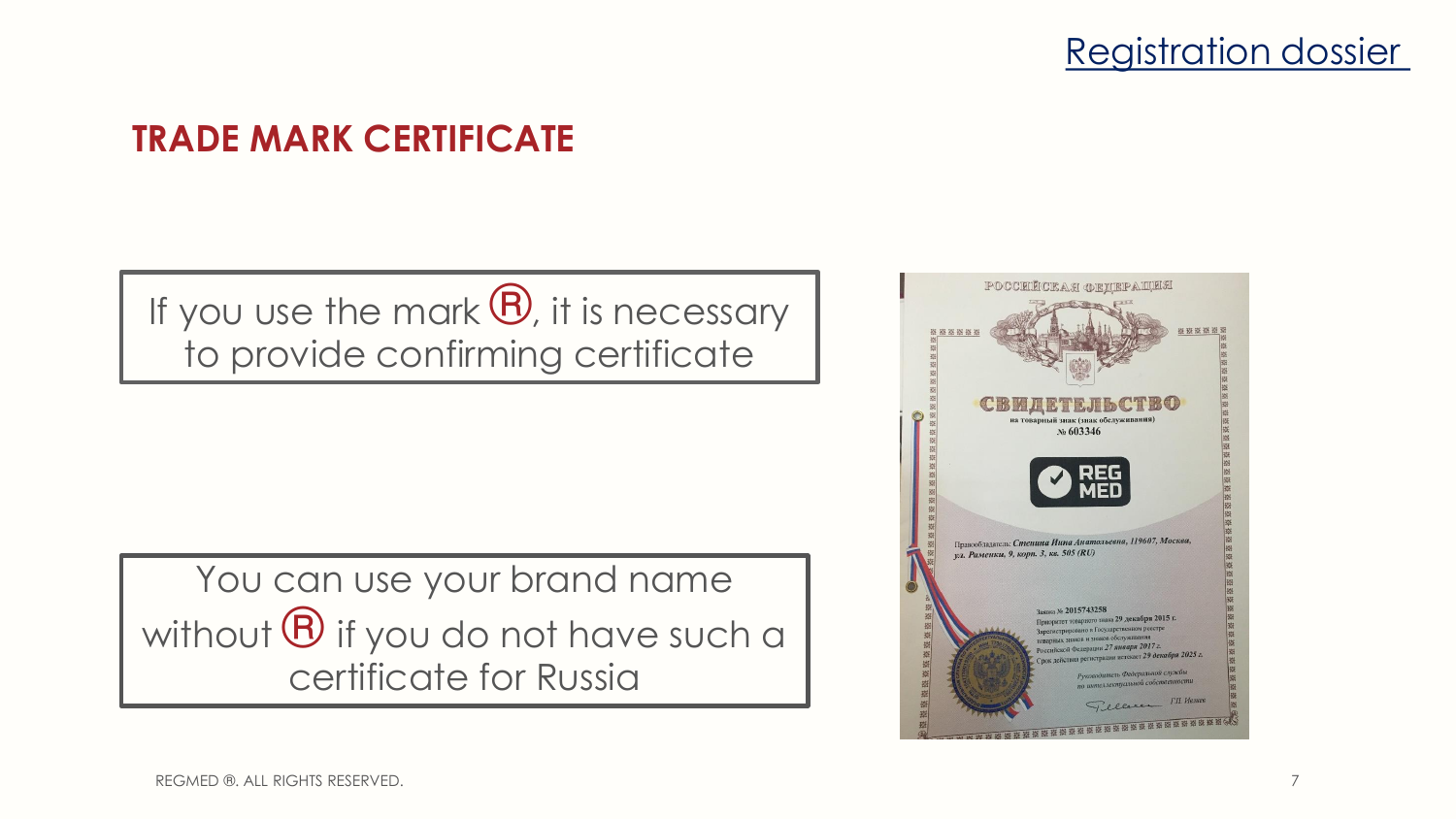# **CONSULTING COMPANY FUNCTIONS**

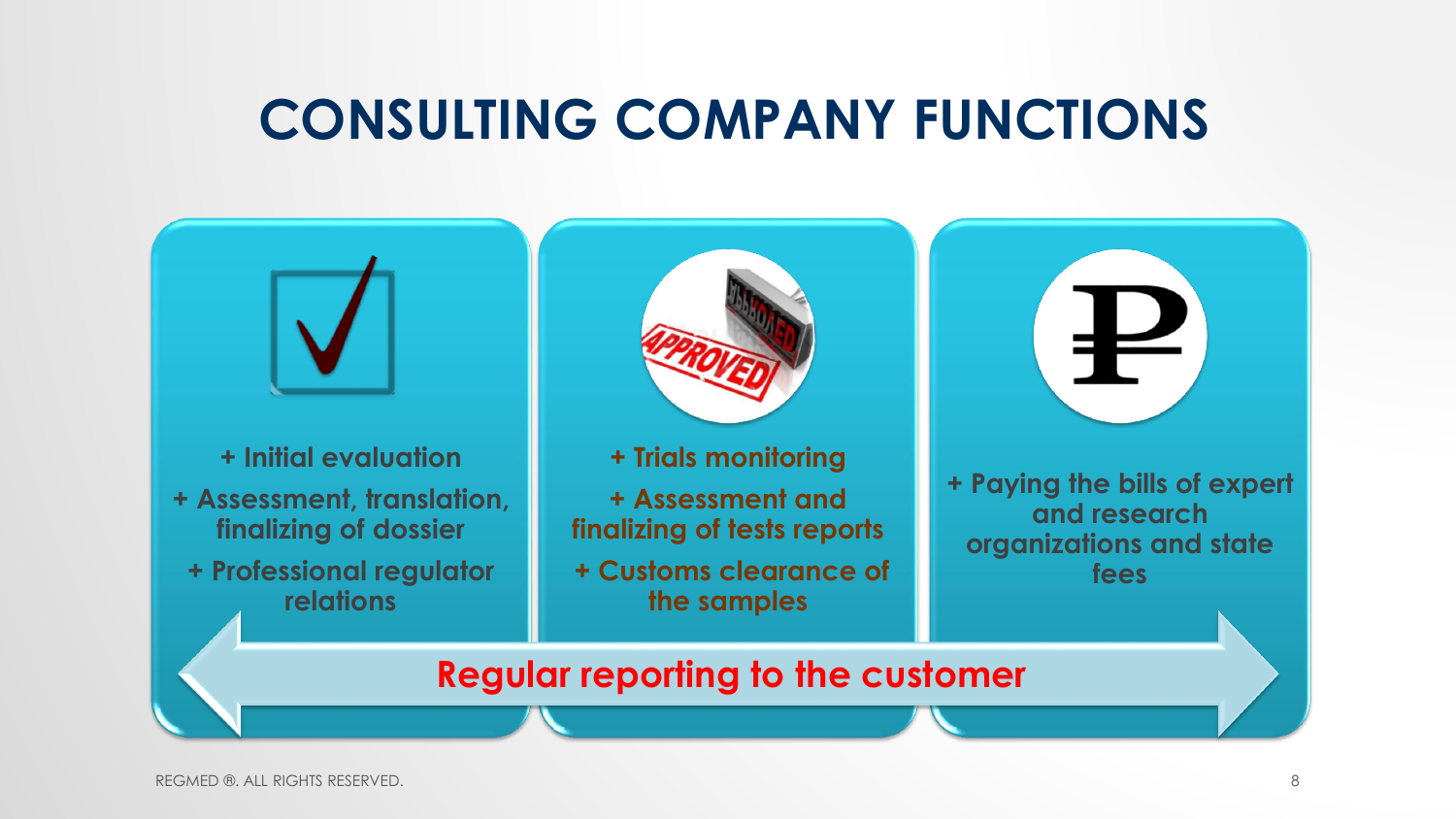### **SINGLE MARKET OF MEDICAL DEVICES IN EAEU**

EAEU – Eurasian Economic Union

**Russia Kazakhstan Belarus Armenia Kirgyzstan**

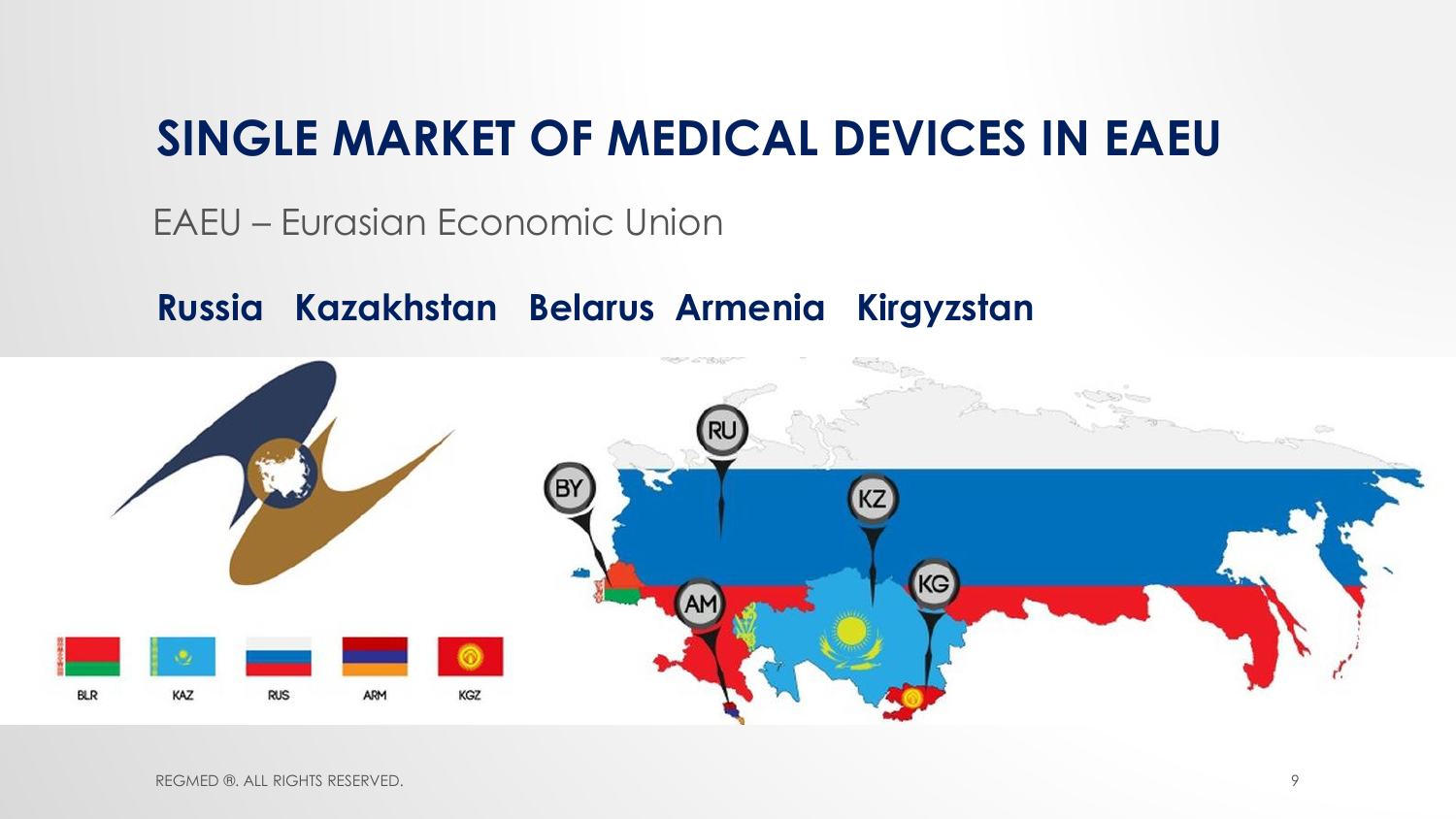# **SINGLE MARKET OF MEDICAL DEVICES IN EAEU**



Furasian Fronomic **Jnjon** 

- $\triangleright$  It is declared that single EAEU market was started in May 2017
- In fact EAEU market of medical devices does not exists. National registration certificates are not valid on the territories of other countries.
- $\triangleright$  The procedure of single registration is described in the documents of Eurasian economic commission *www.eurasiancommission.org*

#### **National Registration Certificates are valid till 31.12.2021in accordance with the Eurasian Economic Commission Decision № 46 от 12.02.2016**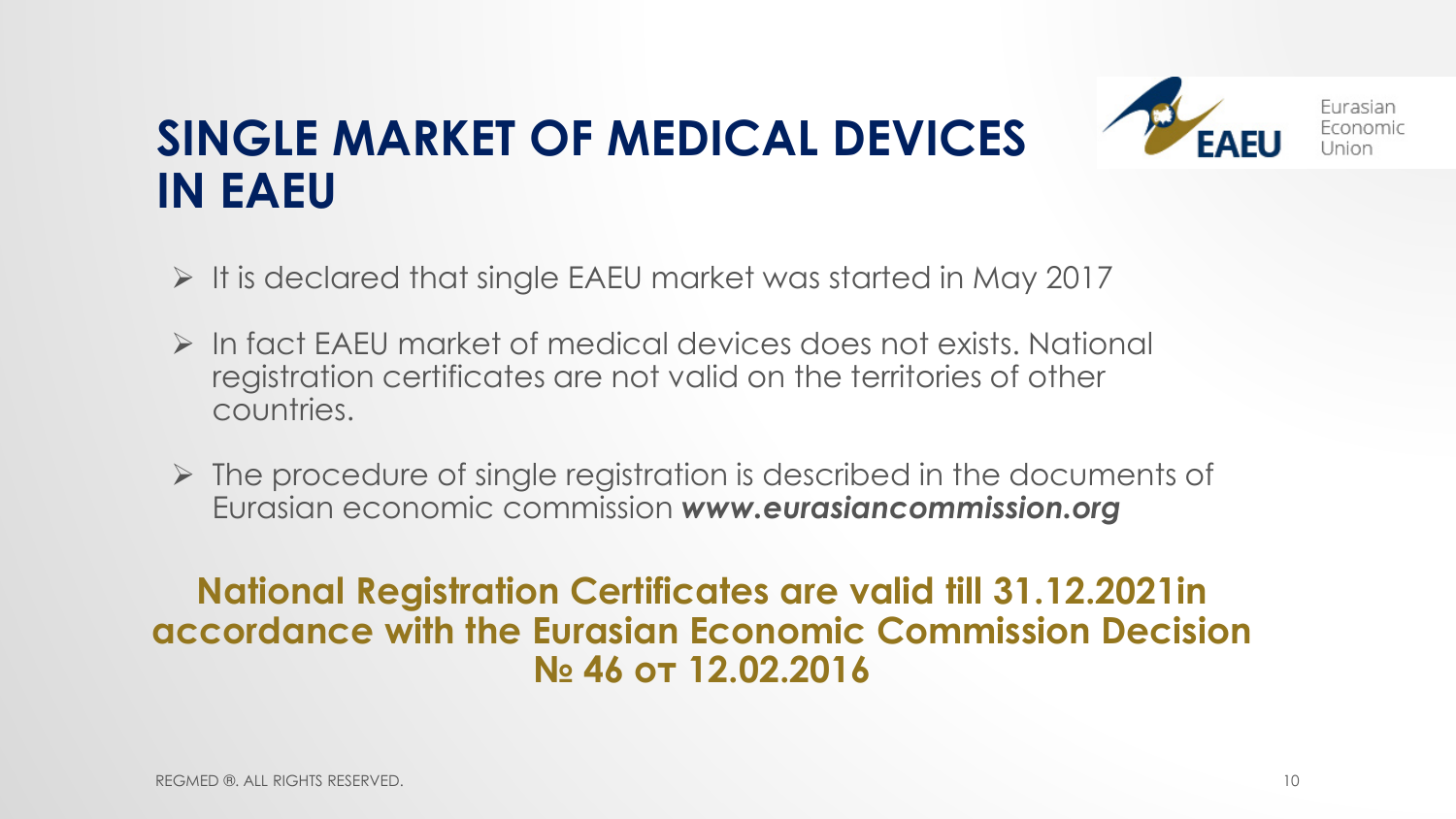### **SINGLE REGISTRATION IN EAEU**



Furasian Economic

Union

**EAEU**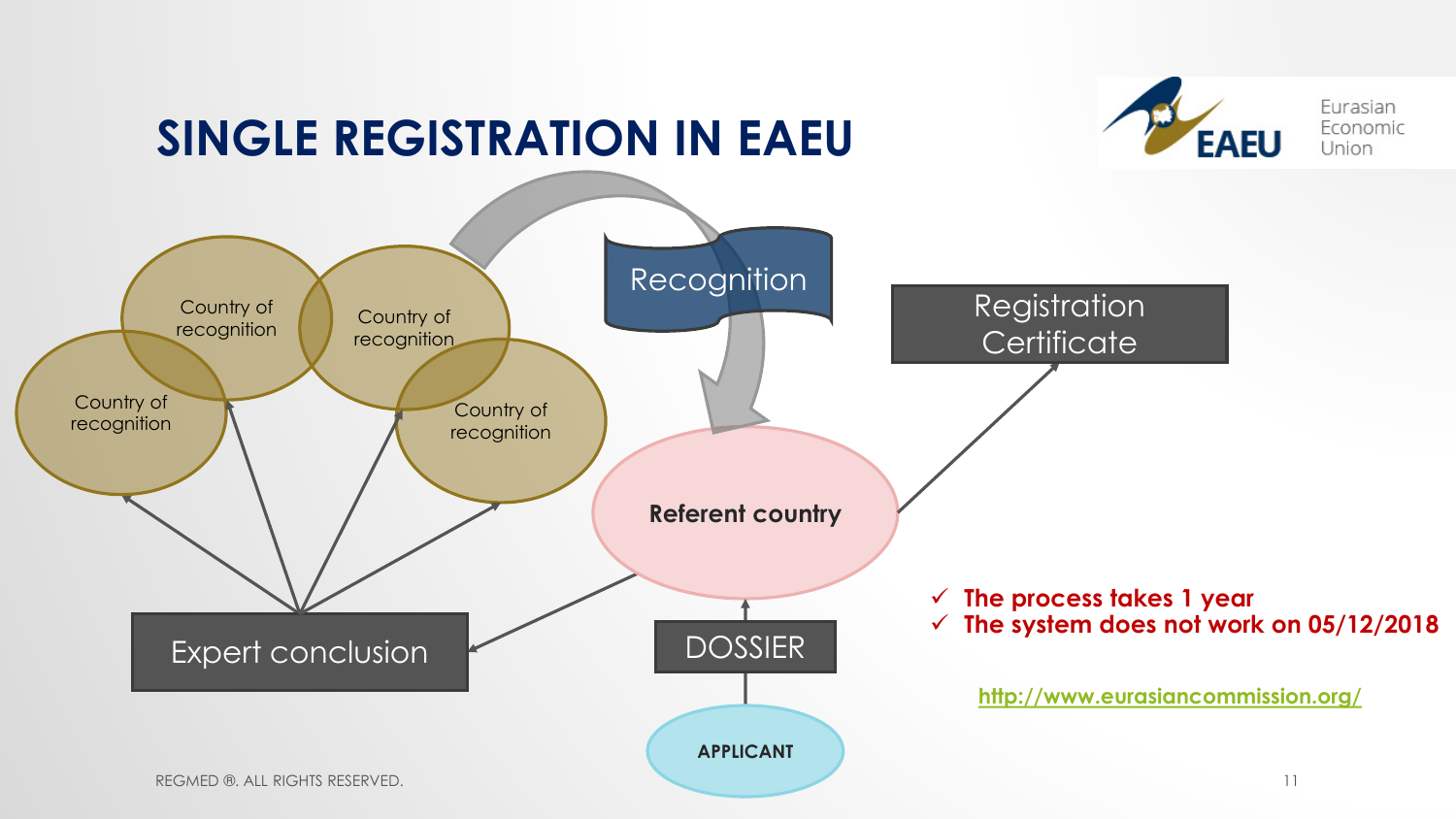### **AUTHORIZED REPRESENTATIVE COMPANY**

**IN RUSSIA**

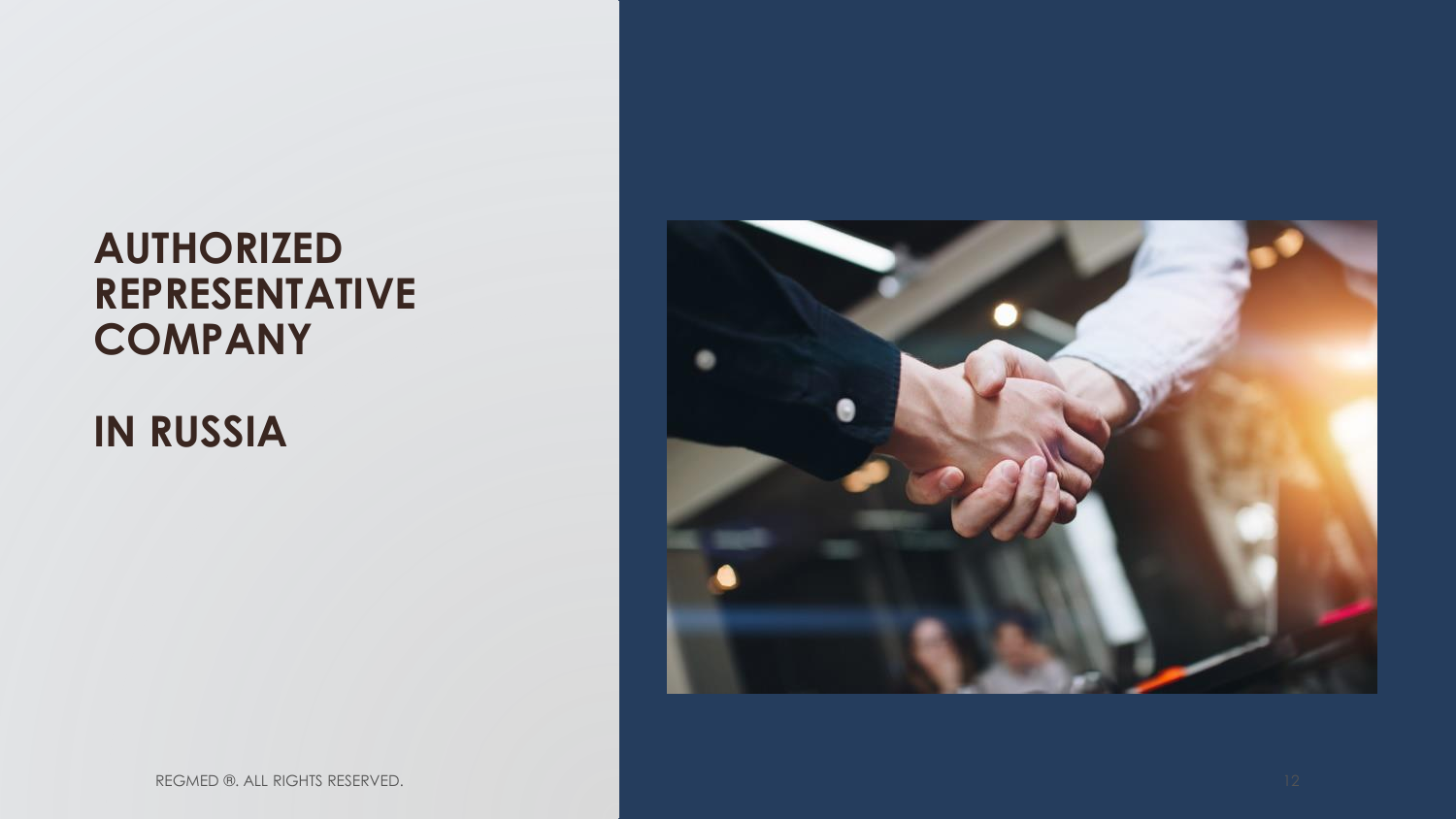### **FUNCTIONS OF AUTHORIZED REPRESENTATIVE COMPANY AFTER THE PRODUCT IS APPROVED AND REGISTERED**



Interaction with supervisory authorities

Informing the manufacturer about novellas in legislation



**Contacts of ARC are on labels, in state registry, in manual**



**Only the ARC can implement variations in registration dossier**

REGMED ®. ALL RIGHTS RESERVED. 13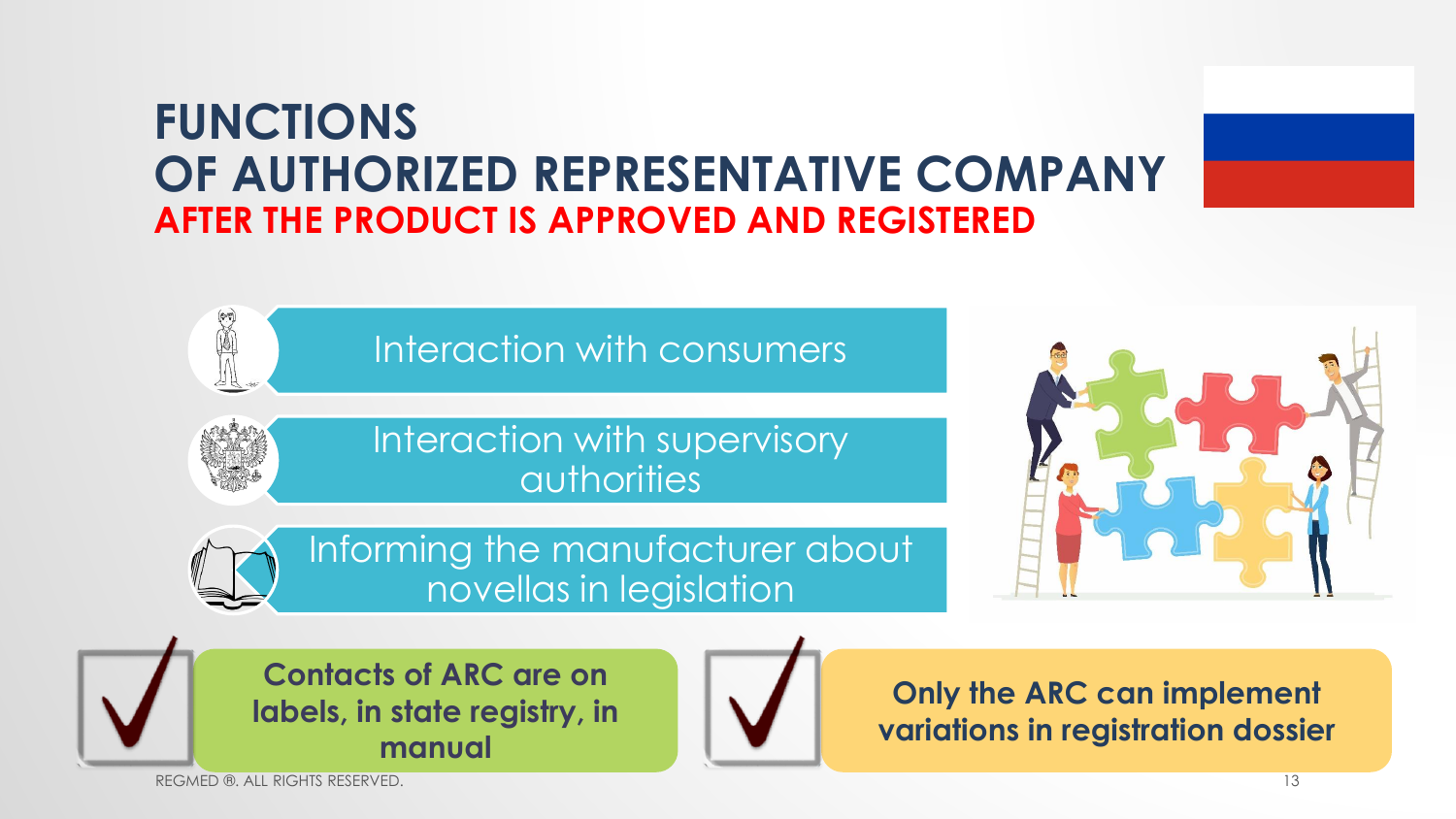### **Information is prepared by RegMed prof. company**

#### **Contact information**

#### **Head office in Russia**

•Line №1: +7 (495) 120-11-64 •Line Nº2: +7 (495) 120-11-59 •Leninskiy Prospekt, 19, Moscow, 119071 Russia. •info@regmed.biz

#### **Representative office in Jordan and the Middle East countries**

•P.O.BOX 9771 AMMAN 11191 JORDAN •+ 962 6 4616161 / + 962 6 4616160 •Fax: + 962 6 4618800 + 962 79 5588321 •Skype: khaldounhourani + 962 79 9995242 sabina@orange.jo, philadel@go.com.jo

#### **www.regmed.biz**